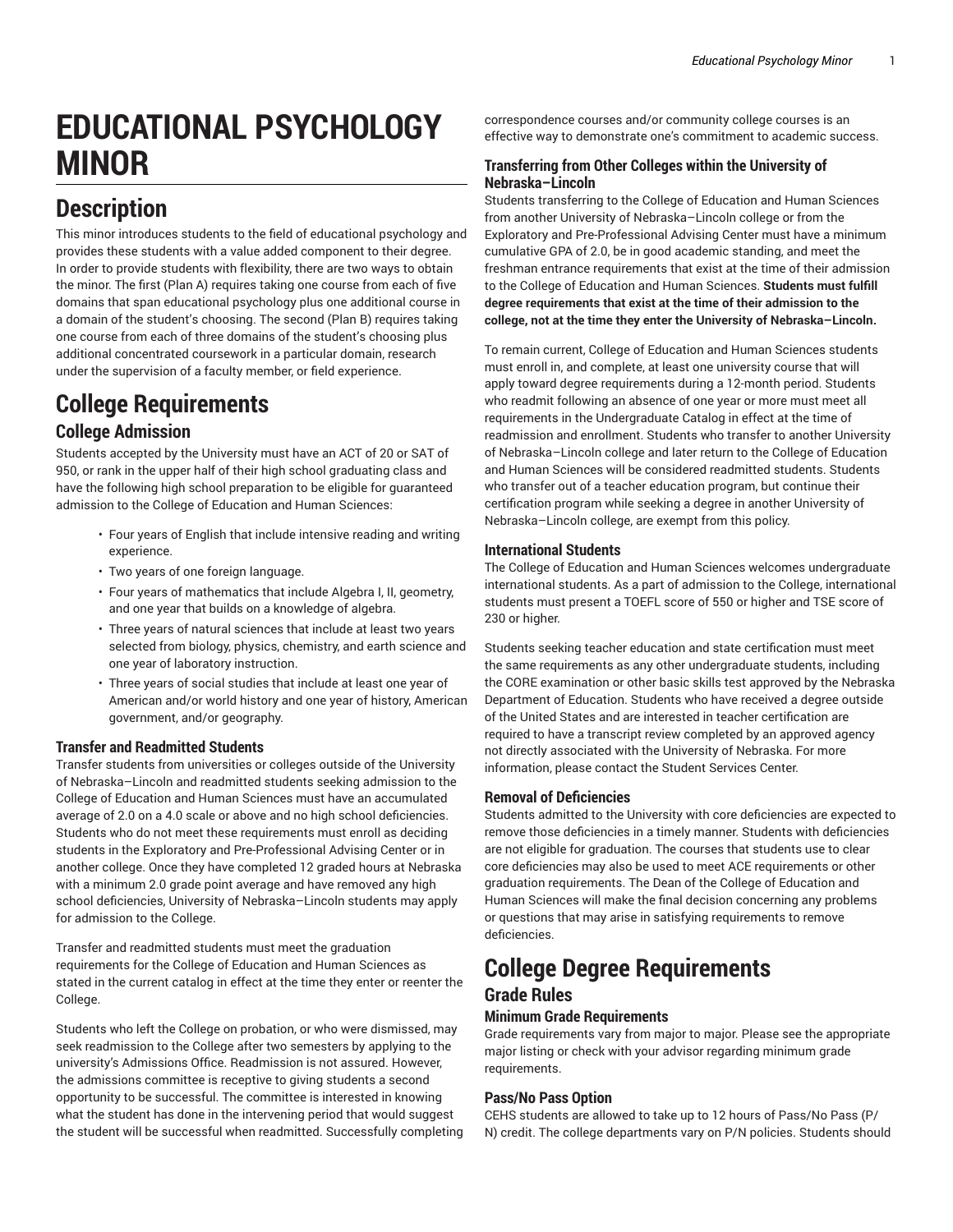check with their advisor to be certain they qualify for the Pass/No Pass option.

#### **Grade Appeals**

Any student enrolled in a course in the College of Education and Human Sciences who wishes to appeal alleged unfair and prejudicial treatment by a faculty member shall present their appeal in writing to the Dean's Office no later than 30 days after notice of the student's final course grade has been mailed from campus.

Students may use and are encouraged to use the following sequential procedures to appeal the grade. The problem may be solved at any of the levels of the appeal procedure.

- 1. Contact the instructor. Frequently, the problems can be solved at this point.
- 2. Submit a request to the chair of the department.
- 3. Take the case to the departmental Grading Appeals Committee. The Committee is contacted by the department chair.
- 4. Take the case to the College Appeals, Retention and Certification Committee by contacting the Dean's Office.

The complaint will be forwarded to a committee consisting of faculty and student representatives. After a hearing, the Committee will make a written recommendation regarding the appeal. The Committee's recommendation is binding on the appealing student and faculty member.

#### **Transfer Credit Rules**

#### **Acceptance of Transfer Grades**

- Grades earned at the University of Nebraska–Lincoln, UNO, UNK
- Grades of D-, D, D+, and C- satisfy requirements in all programs in the College unless specified otherwise. Students who receive a grade of D-, D, D+, C-, however, are encouraged to retake the course.
- Grades earned outside the University of Nebraska system

The college will accept no more than 9 credit hours of grades less than a C from any program outside the University of Nebraska system. Grades below a C can only be applied to general education requirements and elective classes.

#### **Maximum Number of Hours for Transfer**

Transfer courses are evaluated by the University and by the College to determine University of Nebraska–Lincoln and College course equivalencies. The College determines which courses will be accepted and how they will apply toward degree requirements. Sixty (60) is the maximum number of hours that will be accepted on transfer from a twoyear college. Ninety (90) is the maximum number of hours that will be accepted on transfer from accredited four-year colleges and universities.

Courses taken 10 years before admission or readmission to the College will be evaluated by the major department to determine if it is appropriate to accept those courses for transfer credit and for application to degree requirements. Specific courses will be reviewed in keeping with the guidelines specified by each department.

#### **Transfer Credit from Technical, Non-Accredited and Foreign Institutions**

Students who desire to transfer from these institutions must have each course evaluated by the appropriate departmental representative. All rules stated above in reference to grades and maximum credit hours

apply. For additional information and guidance in this process, contact the Dean's Office.

#### **Transfer Agreements with UNO and UNK**

Transfer agreements between the three institutions within the University System allow for a smooth transition for students interested in taking courses from UNO, UNK, and/or the University of Nebraska–Lincoln. Although restrictions noted above on grades and maximum transfer hours still apply, there are some exceptions. For purposes of residency, courses from UNO and UNK fulfill these requirements. Students planning to major in a program in the college should read the specific requirements noted with individual programs. Questions about academic transfer should be addressed to the Advising Office.

#### **Transfer Agreements with Community Colleges**

Articulation agreements and "Transfer with Ease Programs" with Nebraska community colleges indicate how courses and programs will transfer to the University of Nebraska–Lincoln and the College of Education and Human Sciences. The same guidelines noted above on the acceptance of courses, grades, and hours also apply to these institutions. Students interested in transferring from a community college should consult with their school or the Student Services Center to determine which courses will transfer to fulfill specific College of Education and Human Sciences requirements.

Courses from accredited two-year institutions will generally not be substituted for 400-level human sciences classes in the College. The 300 level courses will be considered on an individual basis by the respective departments in the College of Education and Human Sciences.

Courses taken prior to course articulation agreements will be accepted contingent upon departmental validation of the credit.

#### **Residency Rules**

Students must earn a minimum of 120 credit hours to earn a degree.

All students are expected to complete at least 30 of their final 36 hours of credit at the University of Nebraska–Lincoln.

#### **Degree Application Process Graduation Requirements**

Students are expected to develop a clear understanding of degree requirements and to plan their course of study with a College advisor. Students requiring clarification of outstanding degree requirements should visit with a College advisor promptly.

Students should access their Degree Audit via MyRED at least once each term to review degree requirements and progress toward graduation. It is the student's responsibility to make sure their Degree Audit accurately reflects their current College and program of study.

Students who believe their Degree Audit has errors or omissions should visit with a College advisor promptly. It is important that you resolve these matters as soon as practicable to avoid a delay in graduation.

Each student with MyRED access must submit an online Application for Graduation via MyRED for each degree to be received by:

- The fourth Friday in January for May graduation
- The second Friday in June for August graduation
- The second Friday in September for December graduation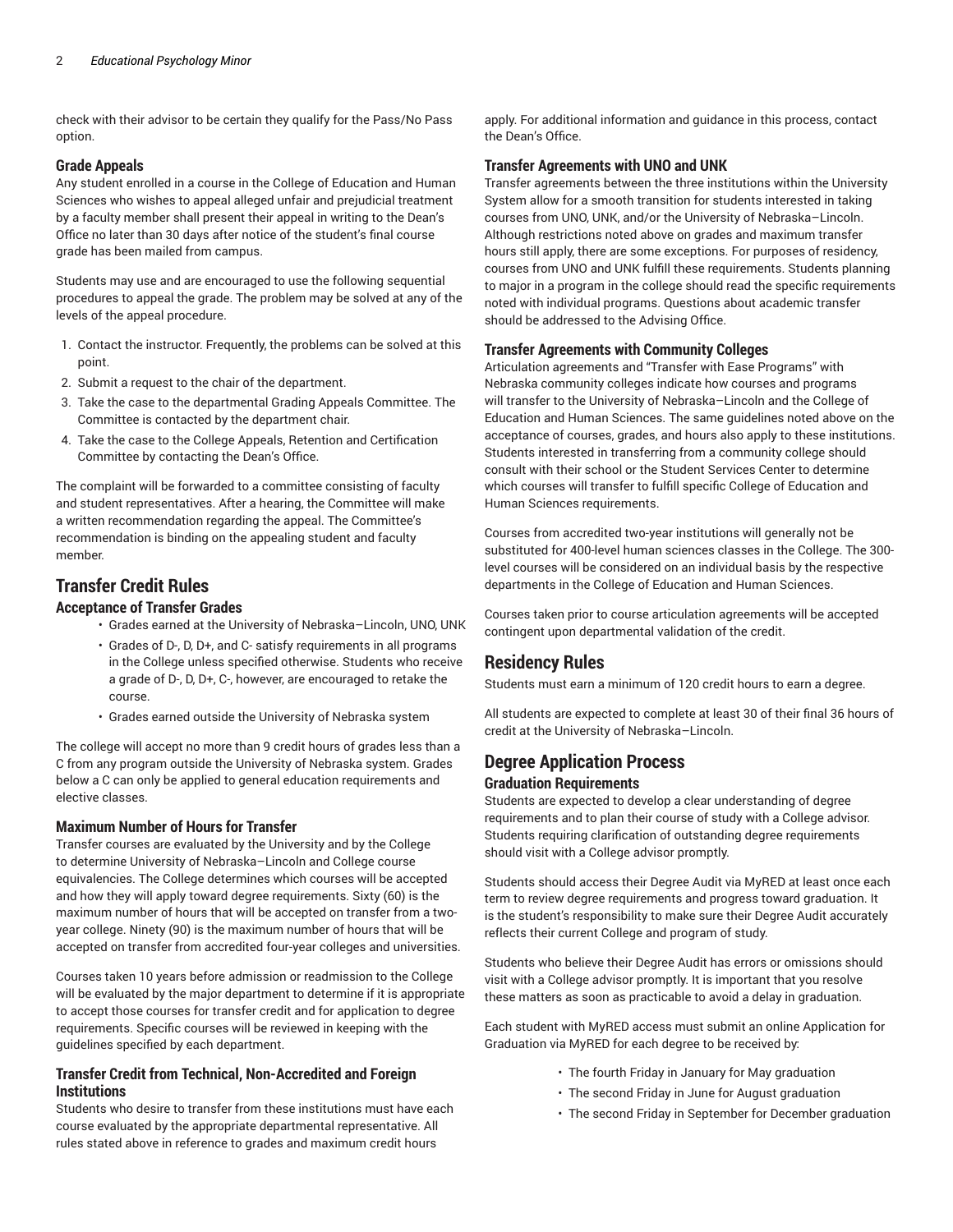Students submitting an electronic Application for Graduation via MyRED will be billed a \$25.00 per degree fee on their student account. Students without MyRED access may apply for graduation **in person at Husker Hub in the Canfield Administration Building**, or by mail. Applications for graduation submitted in person or by mail must be accompanied by a check or money order in the amount of \$25.00 payable to the University of Nebraska–Lincoln. Failure to submit a timely Application for Graduation may preclude the awarding of a degree in the intended term.

Your Application for Graduation and required \$25.00 fee are good only for the term marked on your application. Neither your application nor your fee are transferrable to another term. If you submit an Application for Graduation and pay the \$25.00 fee for a specified term but do not complete your degree requirements in that term, you will need to reapply to graduate in a future term and incur another \$25.00 fee.

Commencement ceremony information will be emailed to all degree applicants approximately one month before graduation. Each student who has applied for graduation must submit an online Commencement Attendance Form via MyRED, which will be available when the informational email is distributed.

Only those students who have applied for graduation, had the application accepted, and fulfilled all degree requirements as of the last day of the academic term may participate in the commencement ceremony for that term. Because the University of Nebraska–Lincoln has a commencement for each term, ceremony participation is allowed only in the term during which the student has properly and timely applied for graduation and fulfilled degree requirements.

# **Catalog Rule**

Students are responsible for following the rules, policies, and requirements found in the University of Nebraska–Lincoln Undergraduate Catalog for the academic year in which they were last admitted to a program in the College of Education and Human Sciences. Students must complete all program requirements from a single catalog year. In consultation with their advisor, a student may choose to move to and follow a subsequent catalog if it is in their best interest.

# **Requirements for Minor Offered by Department**

### **Plan A – General**

|                              | Select one course from each area:                                   | 15 |
|------------------------------|---------------------------------------------------------------------|----|
| Cognition                    |                                                                     |    |
| <b>EDPS 362</b>              | Learning in the Classroom                                           |    |
| <b>EDPS 454</b>              | Human Cognition and Instruction                                     |    |
| <b>EDPS 457</b>              | Learning and Motivation Principles for<br><b>Secondary Teaching</b> |    |
| Development                  |                                                                     |    |
| <b>EDPS 450</b>              | Child Psychology                                                    |    |
| <b>EDPS 451</b>              | Psychology of Adolescence                                           |    |
| <b>Counseling Psychology</b> |                                                                     |    |
| <b>EDPS 320</b>              | Happiness and Well-Being through Positive<br>Psychology             |    |
| <b>Quantitative Methods</b>  |                                                                     |    |
| <b>EDPS 459</b>              | <b>Statistical Methods</b>                                          |    |

|                                            | <b>EDPS 470</b>        | Introduction to Educational and<br><b>Psychological Measurement</b> |    |  |
|--------------------------------------------|------------------------|---------------------------------------------------------------------|----|--|
|                                            | School Psychology      |                                                                     |    |  |
|                                            | <b>EDPS 463</b>        | Introduction to Applied Behavior Analysis                           |    |  |
|                                            | Credit Hours Subtotal: |                                                                     | 15 |  |
| <b>Additional Course</b>                   |                        |                                                                     |    |  |
| Select one additional course from any area |                        |                                                                     | 3  |  |
| Credit Hours Subtotal:                     |                        |                                                                     | 3  |  |
| <b>Total Credit Hours</b>                  |                        | 18                                                                  |    |  |
|                                            |                        |                                                                     |    |  |

### **Plan B – Advanced**

#### **General**

| <b>Total Credit Hours</b>      |                                                                     | 18 |
|--------------------------------|---------------------------------------------------------------------|----|
| <b>Credit Hours Subtotal:</b>  |                                                                     | 9  |
| <b>EDPS 498</b>                | Special Topics <sup>1</sup>                                         |    |
| <b>EDPS 497</b>                | Readings in Educational Psychology and<br>Measurements              |    |
| <b>EDPS 496</b>                | Directed Field Experience                                           |    |
| <b>EDPS 297</b>                | Professional Practicum Experiences II                               |    |
| Select three of the following: |                                                                     | 9  |
| <b>Additional Courses</b>      |                                                                     |    |
| Credit Hours Subtotal:         |                                                                     | 9  |
| <b>EDPS 463</b>                | Introduction to Applied Behavior Analysis                           |    |
| School Psychology              |                                                                     |    |
| <b>EDPS 470</b>                | Introduction to Educational and<br><b>Psychological Measurement</b> |    |
| <b>EDPS 459</b>                | <b>Statistical Methods</b>                                          |    |
| <b>Quantitative Methods</b>    |                                                                     |    |
| <b>EDPS 320</b>                | Happiness and Well-Being through Positive<br>Psychology             |    |
| <b>Counseling Psychology</b>   |                                                                     |    |
| <b>EDPS 451</b>                | Psychology of Adolescence                                           |    |
| <b>EDPS 450</b>                | Child Psychology                                                    |    |
| Development                    |                                                                     |    |
| <b>EDPS 457</b>                | Learning and Motivation Principles for<br><b>Secondary Teaching</b> |    |
| <b>EDPS 454</b>                | Human Cognition and Instruction                                     |    |
| <b>EDPS 362</b>                | Learning in the Classroom                                           |    |
| Cognition                      |                                                                     |    |
|                                | Select one course from each of three areas:                         | 9  |
|                                |                                                                     |    |

1 EDPS 496*,* EDPS 497*, and* EDPS 498 *are capstone courses and should be taken towards the end of the minor program or can be taken earlier with permission of instructor.*

Substitution of one course allowed, provided the substitution is at the same or higher level and has an educational perspective. As capstone courses, EDPS 496 Directed Field Experience, EDPS 497 Readings in Educational Psychology and Measurements, and EDPS 498 Special Topics require working with an educational psychology professor, who will serve as the student's advisor.

### **Grade Rules**

#### **C- and D Grades**

Only grades of C or above will count toward minor requirements.